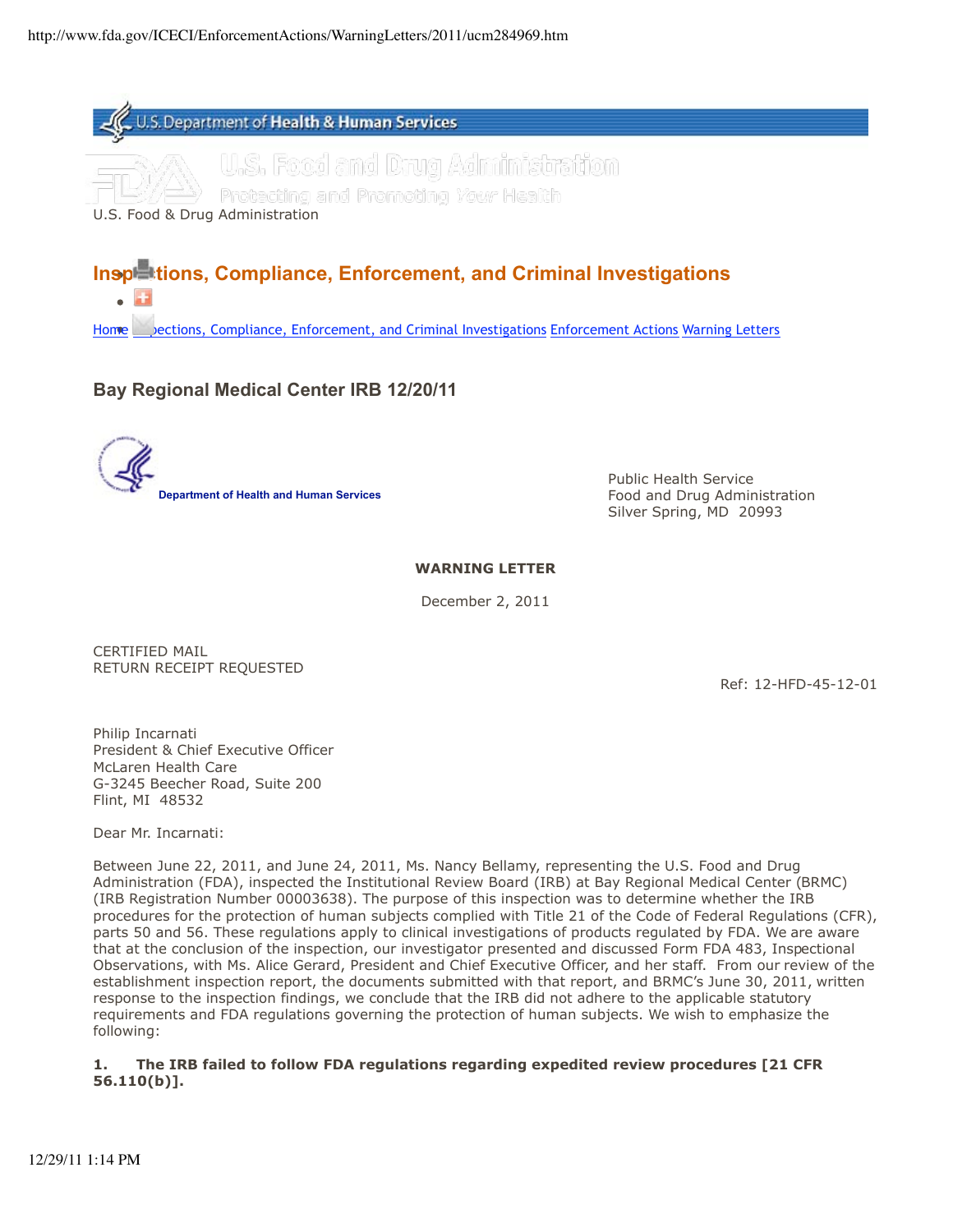The regulations require that under an expedited review procedure, the review may be carried out by the IRB chairperson or by one or more experienced reviewers designated by the IRB chairperson from among the members of the IRB. An IRB may use the expedited review process to review either or both of the following: (1) Some or all of the research appearing on the Federal Register list, "Protection of Human Subjects: Categories of Research That May Be Reviewed by the Institutional Review Board (IRB) Through an Expedited Review Procedure,"[1] and found by the reviewer(s) to involve no more than minimal risk; or (2) minor changes in previously approved research during the period for which approval is authorized.

According to the Federal Register notice, the expedited review procedure may be used for continuing review as follows:

- Where (i) the research is permanently closed to the enrollment of new subjects; (ii) all subjects have completed all research-related interventions; and (iii) the research remains active only for long-term follow-up of subjects; or
- Where no subjects have been enrolled and no additional risks have been identified; or
- Where the remaining research activities are limited to data analysis.

The BRMC IRB used expedited continuing review for research that was not eligible for approval through expedited review. Examples of this failure include, but are not limited to, the following:

a. On May 18, 2011, the IRB Chairman used the expedited review procedure for the continuing review and approval of study **(b)(4) "(b)(4)**." However, on March 21, 2011, the IRB was notified that one subject had been enrolled at BRMC, and the study was still open for subject accrual. Therefore, the **(b)(4)** study was not eligible for expedited continuing review.

b. On June 23, 2010, the IRB Chairman used the expedited review procedure for the continuing review and approval of study **(b)(4)** "**(b)(4)**." However, on June 14, 2010, the IRB was notified that one subject had been enrolled at BRMC, and the study was still open for subject accrual. Therefore, the **(b)(4)** study was not eligible for expedited continuing review.

c. On June 23, 2010, the IRB Chairman used the expedited review procedure for the continuing review and approval of study **(b)(4)**, "**(b)(4)**." Our inspection revealed that at the time of the expedited review for study **(b)(4)**, subjects had been enrolled at BRMC and the study was still open for subject accrual. Therefore, the **(b)(4)** study was not eligible for expedited continuing review.

The IRB inappropriately conducted expedited continuing review and approval of research that did not meet the requirements of 21 CFR 56.110(b). The **(b)(4)** studies were not eligible for expedited continuing review because the studies were open to subject accrual, and subjects had been enrolled in each study. These studies should have been reviewed and approved at a convened meeting with a majority of the IRB members present.

The BRMC's written response to the Form FDA 483, dated June 30, 2011, notes that written standard operating procedures (SOPs) on expedited review have been modified to address this violation. The written response indicates that the IRB staff and IRB members will be provided with educational material and training on the eligibility criteria for expedited review at the next convened IRB meeting. The written response further notes that the training presentation will be included in the meeting minutes, and a copy of the training material will be kept with the meeting minutes. This response is inadequate because the revised SOP does not address how the inappropriate use of expedited review, as noted above, will be avoided in the future. For example, the revised SOP does not describe any type of administrative review or provide tools to ensure that the use of expedited review is appropriate. As a result, the BRMC's written response is inadequate to correct the violation and prevent the recurrence of these or similar violations in the future.

#### **2. The IRB failed to conduct continuing review of research at intervals of not less than once per year, and failed to follow written procedures for conducting its initial and continuing review of research [21 CFR 56.109(f) and 56.108(a)].**

An IRB shall conduct continuing review of previously approved research at intervals appropriate to the degree of risk, but not less than once per year. In addition, an IRB is required to follow written procedures for conducting initial and continuing review of research. The written procedures for BRMC's IRB state, under Policy 7.00 of the IRB's Policy and Procedures Manual, that "BRMC's IRB must conduct continuing review of research at intervals appropriate to the degree of risk, but not less frequently than once per year."

The BRMC IRB failed to conduct continuing review of research at least once per year, and failed to follow their written procedures for conducting initial and continuing review of research. Examples of this failure include, but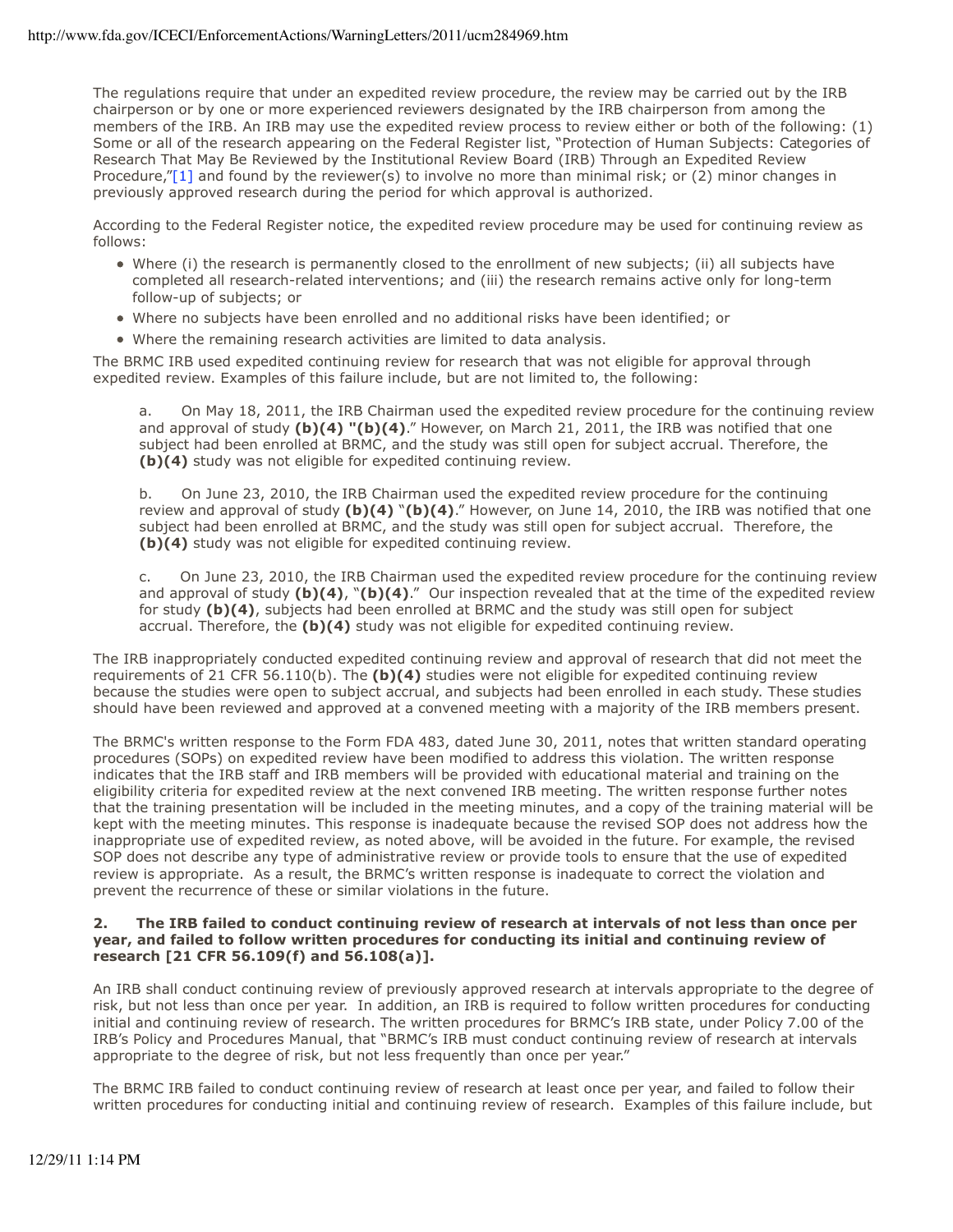are not limited to, the following:

a. On September 11, 2009, the BRMC IRB met and approved the study **(b)(4)**, "**(b)(4)**." Continuing review for this study was due by September 11, 2010. However, continuing review was not conducted until November 12, 2010. As a result, the IRB failed to conduct continuing review within the required interval, and in doing so, failed to follow their written procedures. Our inspection revealed that one subject had been enrolled and followed up at BRMC, and the study was still open for subject accrual.

b. On September 11, 2009, the BRMC IRB met and approved the study **(b)(4)**, "**(b)(4)**." Continuing review for this study was due by September 11, 2010. However, continuing review was not conducted until November 12, 2010. As a result, the IRB failed to conduct continuing review within the required interval, and in doing so, failed to follow their written procedures. Our inspection revealed that five subjects had been enrolled and followed up at BRMC, and the study was still open for subject accrual.

The regulations require an IRB to conduct continuing review of research at least annually, which provides an IRB with the opportunity to substantively review research in progress and to determine that (1) risks to subjects are minimized, and (2) risks to subjects are reasonable in relation to anticipated benefits to subjects, if any, and the importance of the knowledge that may be expected to result. The BRMC IRB failed to conduct continuing review of research at least annually. As a result, the IRB failed to protect the rights and welfare of human subjects participating in research.

written response to the September 9, 2010, Warning Letter. The response stated that BRMC had taken a number<br>of steps to support the IRB and to ensure adherence to the procedures, including the following: The BRMC IRB's failure to conduct continuing review at intervals of not less than once per year and its failure to follow written procedures for conducting initial and continuing review of research represent repeated occurrences of violations that were cited in the Warning Letter issued to the BRMC IRB on September 9, 2010. On September 24, 2010, Dr. Jay Summer, Vice President of Medical Affairs, submitted the BRMC IRB's

- BRMC assigned a different support person to the IRB and increased the support for a full-time IRB position staff. In addition, Dr. Summer assumed direct oversight of the new support person, so that the policies would be followed.
- BRMC implemented a simple tracking log for all studies, so that timely review of the studies can be achieved.

Our inspection revealed that the IRB has failed to properly implement and execute corrective and preventive actions in a manner that will prevent the recurrence of these violations in the future. As a result, the BRMC IRB has repeatedly failed to meet the regulatory requirements of 21 CFR Part 56. This issue was not addressed in your June 30, 2011, response to the Form 483.

#### 3. **The IRB failed to prepare and maintain adequate documentation of IRB activities, including minutes of IRB meetings [21 CFR 56.115(a)(2)].**

An IRB shall prepare and maintain adequate documentation of IRB activities, including minutes of IRB meetings, which shall be in sufficient detail to show attendance at the meetings; actions taken by the IRB; and the vote on these actions, including the number of members voting for, against, and abstaining.

The BRMC IRB maintains two sets of meeting minutes for November 12, 2010. One set of meeting minutes lists S.S. Ahmad, M.D., as Chairman, and the other lists M. Al-Qasmi, M.D., as Chairman. These two sets of minutes reflect inaccurate information, inaccurate numbers of votes, and inaccurate meeting attendance. As a result, the BRMC IRB failed to prepare and maintain adequate documentation of IRB activities. Examples of this failure include, but are not limited to, the following:

a. The November 12, 2010, meeting minutes, which list Dr. Al-Qasmi as Chairman, indicate that:

i. Ten (10) voting IRB members were present at the IRB meeting. However, the meeting minutes document the vote count for CRIRB renewals of studies **(b)(4)**: **(b)(4)** as having 5 votes for approval, 0 objections, and 0 abstaining. Thus, the vote counts documented in the minutes do not reflect an accurate number of IRB members present at the meeting.

ii. The November 12, 2010, meeting minutes list Dr. Al-Qasmi as the BRMC IRB Chairman. However, Dr. Al-Qasmi was not an IRB member until January 2011. As a result, listing Dr. Al-Qasmi as Chairman for this meeting reflects an inaccurate and inadequate record of IRB activities.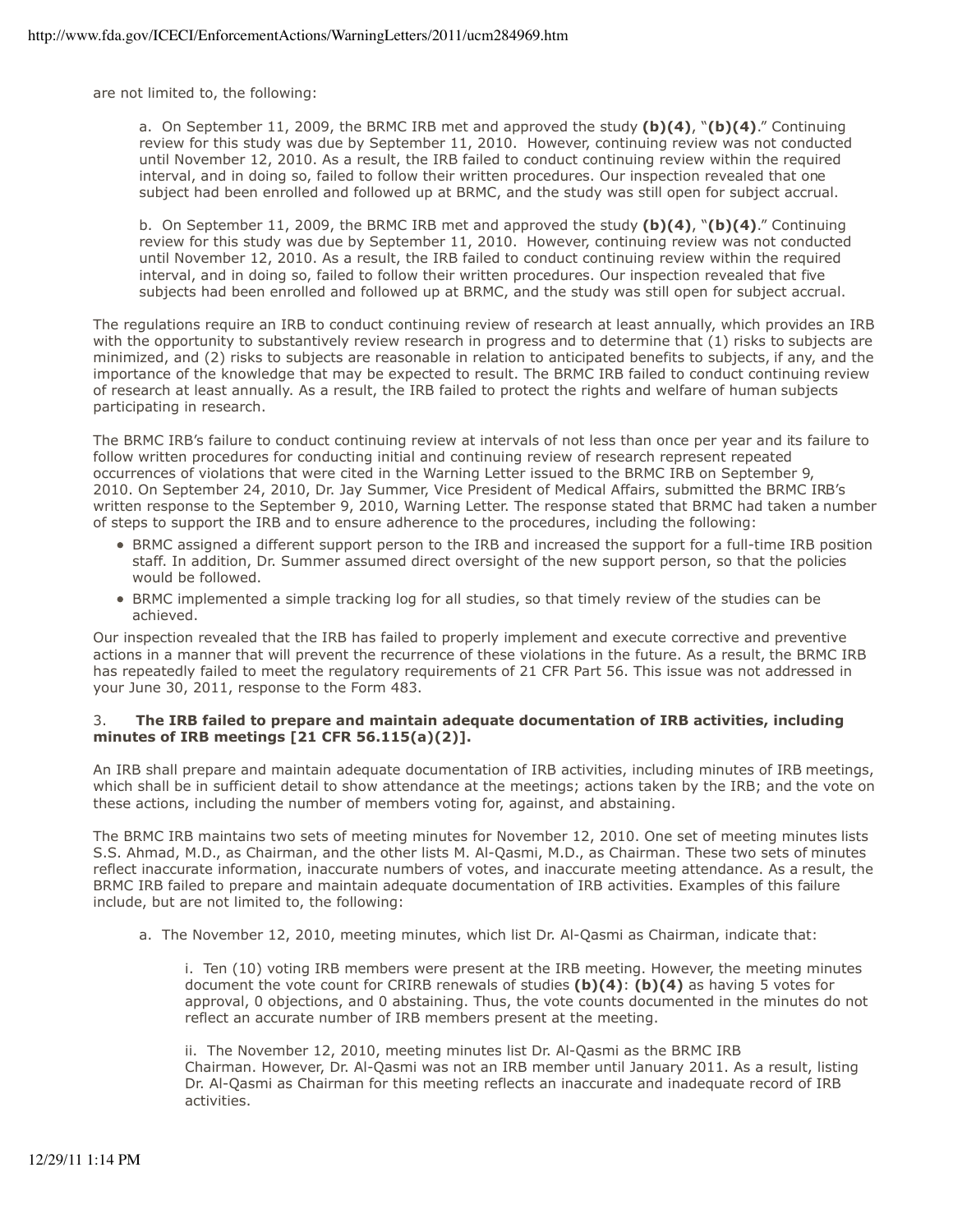b. The November 12, 2010, meeting minutes, which list Dr. Ahmad as Chairman, indicate that ten (10) voting IRB members were present at the IRB meeting. The minutes document that Dr. **(b)(6)** and **(b)(6)**  abstained from voting on studies **(b)(4)**; however, the minutes document that 9 of the 10 voting members present at the meeting approved the studies with two abstentions. As a result, the meeting minutes reflect an inaccurate account of meeting attendance or an inaccurate number of votes.

c. The January 14, 2011, meeting minutes indicate that seven (7) voting IRB members were present at the IRB meeting. The minutes document that Dr. **(b)(6)** did not participate in the voting process on studies **(b)(4)** and **(b)(4)**; however, the minutes document that 7 of the 7 voting members present at the meeting approved the studies. As a result, the meeting minutes reflect an inaccurate account of meeting attendance or an inaccurate number of votes.

The IRB failed to prepare and maintain adequate documentation of IRB activities. The November 12, 2010, and January 14, 2011, meeting minutes do not accurately reflect the IRB members present at the meeting or the vote on actions taken by the IRB, including the number of members voting for, against, and abstaining.

In addition, the discrepancies found in the November 12, 2010, meeting minutes make it difficult to determine whether a quorum was maintained throughout the convened meeting. If a quorum is lost during a convened meeting (e.g., those with conflicts being excused, early departures, absence of a nonscientist member), the IRB may not take further actions or votes unless the quorum can be restored [21 CFR 56.108(c)].

meeting minutes. The written response indicates that a detailed documentation will be recorded to clearly signify BRMC's written response to the Form FDA 483, dated June 30, 2011, notes that the IRB Chairman will remind members at the beginning of each convened IRB meeting of the voting rules, and they will be included in the the change in vote count during the IRB meeting, thereby tracking when members come and leave. This response is inadequate because it does not include any discussion of training of IRB staff on the requirements of IRB minutes or maintaining appropriate records of IRB operations, nor does it address how the IRB will prevent conflicting meeting minutes. As a result, BRMC's written response is inadequate to correct the violation and to prevent the recurrence of this or similar violations in the future.

## **FDA-Imposed Restrictions on the IRB:**

This inspection has identified new violations in addition to the repeated occurrence of a violation cited in FDA's Warning Letter of September 9, 2010. The IRB has demonstrated a continuing pattern of deficiencies in the last three inspections. The IRB has failed to properly implement and execute corrective and preventive actions in a manner that will prevent the recurrence of these violations in the future. As a result, the BRMC IRB has repeatedly failed to meet the regulatory requirements of 21 CFR Part 56.

Given the seriousness of these violations and the risk to the rights and welfare of human research subjects, effective immediately, the FDA is placing the following two restrictions on the Bay Regional Medical Center IRB, according to 21 CFR 56.120 and 21 CFR 56.110(d), respectively:

# **1. No new subjects will be added to ongoing studies subject to 21 CFR part 56.**

# **2. FDA will suspend the BRMC IRB's use of the expedited review procedure.**

These restrictions will remain in effect until such time that you receive written notification from FDA that adequate corrections have been made. These restrictions do not relieve the IRB of its responsibilities to receive and respond to reports of unexpected and serious reactions and routine progress reports from ongoing studies. The restrictions state that no new subjects will be added to ongoing studies; however, this restriction would not affect any subjects already enrolled in ongoing studies, as long as it is in the best interest and safety of individual subjects to remain enrolled.

In addition, these restrictions would not affect those studies being conducted at BRMC but being reviewed and approved by the Community Research Institutional Review Board (CRIRB), which is organized and operated by Michigan State University.

Within fifteen (15) business days of your receipt of this letter, you are to notify this office in writing of the actions you have taken to bring the IRB into full compliance with FDA regulations. Your written response should address each citation in the letter and should include any documentation necessary to show that full and adequate correction will be achieved. Please include the projected completion dates for each action to be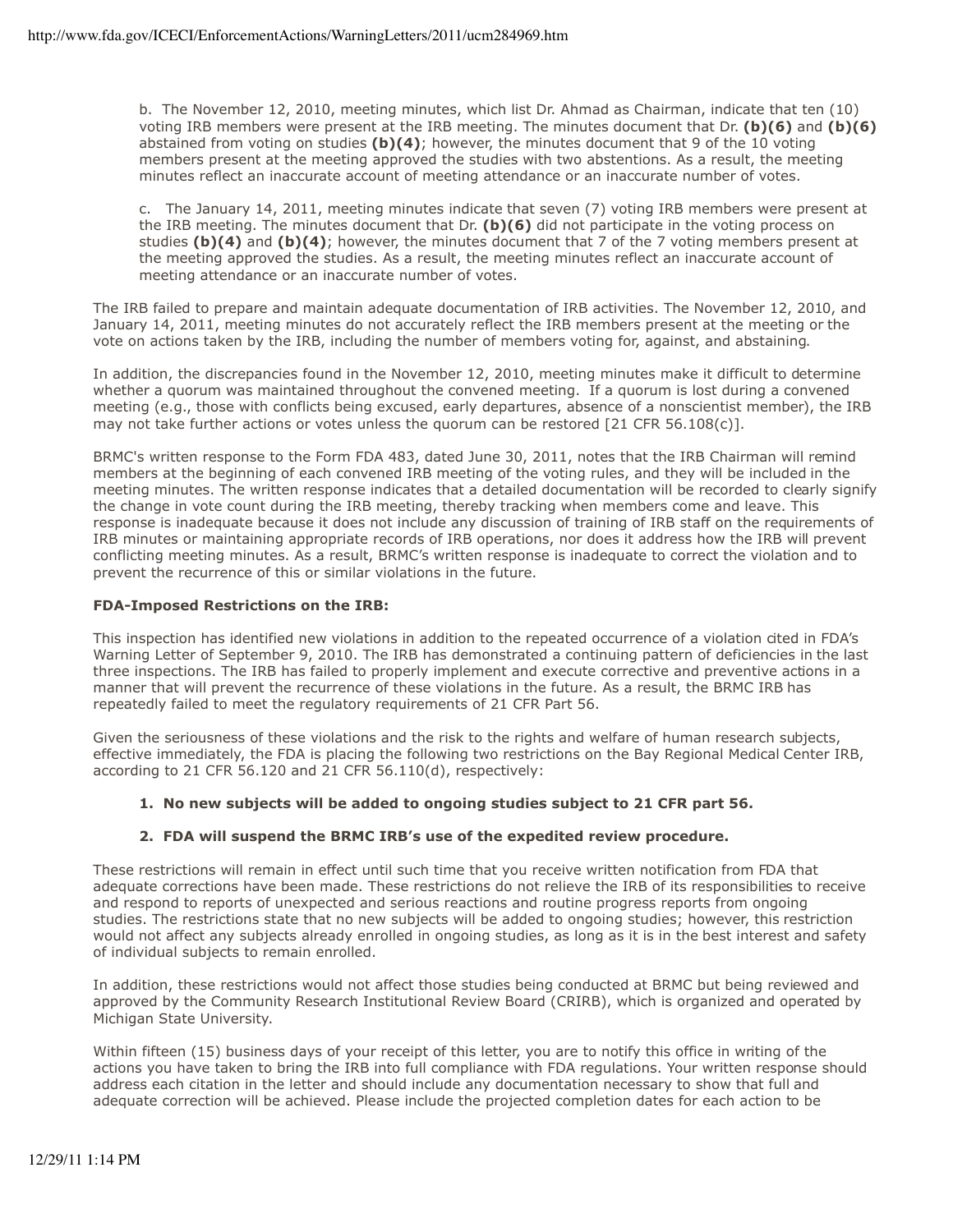accomplished. Failure to adequately and promptly explain the violations noted above may result in regulatory action without further notice.

It is your responsibility to notify all affected sponsors and clinical investigators of the restrictions described above. Include with your response to the FDA a representative sample copy of the IRB's written communication(s) to affected sponsors and clinical investigators, notifying them of the current restrictions. Please also provide a complete list of all sponsors and investigators who were notified as a result of this action, and the date(s) on which they were notified.

Please provide a list of all studies currently being conducted that are affected by the above restrictions, and include the titles of the studies (with IDE or IND numbers, if applicable), the names of the test articles, the names of the clinical investigators, the dates of initial reviews and approvals, and the dates of continuing reviews. IND and IDE numbers can be obtained from the sponsors of the protocols affected by these restrictions. In addition, please provide a complete list of all studies being conducted at BRMC that are continuing under the oversight of CRIRB.

Failure to respond to this letter and to take appropriate corrective action could result in FDA's taking further regulatory actions, as authorized by 21 CFR 56.120, 56.121, and 56.124. These actions could include, but are not limited to, the continuation of the restrictions described above; the termination of ongoing studies subject to 21 CFR part 56 and approved by your IRB; and the initiation of regulatory proceedings for the disqualification of your IRB.

This letter is not intended to be an all-inclusive list of deficiencies for the protocols reviewed and approved by the IRB. It is your responsibility to ensure that the Bay Regional Medical Center IRB's practices and procedures comply fully with all applicable statutes and regulations.

If you have any questions, please contact Patrick J. McNeilly, Ph.D., at 301-796-2941; FAX 301-847-8748. Your written response and any pertinent documentation should be addressed to:

> Patrick J. McNeilly, Ph.D. Acting Branch Chief, Human Subject Protection Branch Division of Safety Compliance Office of Scientific Investigations Office of Compliance Center for Drug Evaluation and Research Food and Drug Administration Building 51, Room 2266 10903 New Hampshire Avenue Silver Spring, MD 20993

Sincerely, /S/ Leslie K. Ball, M.D. Acting Director Office of Scientific Investigations Office of Compliance Center for Drug Evaluation and Research Food and Drug Administration

 $Cr:$ Alice Gerard President & Chief Executive Officer Bay Regional Medical Center 1900 Columbus Avenue Bay City, MI 48708

Mohammed Al-Qasmi, M.D. Chairman, Institutional Review Board Bay Regional Medical Center 1900 Columbus Avenue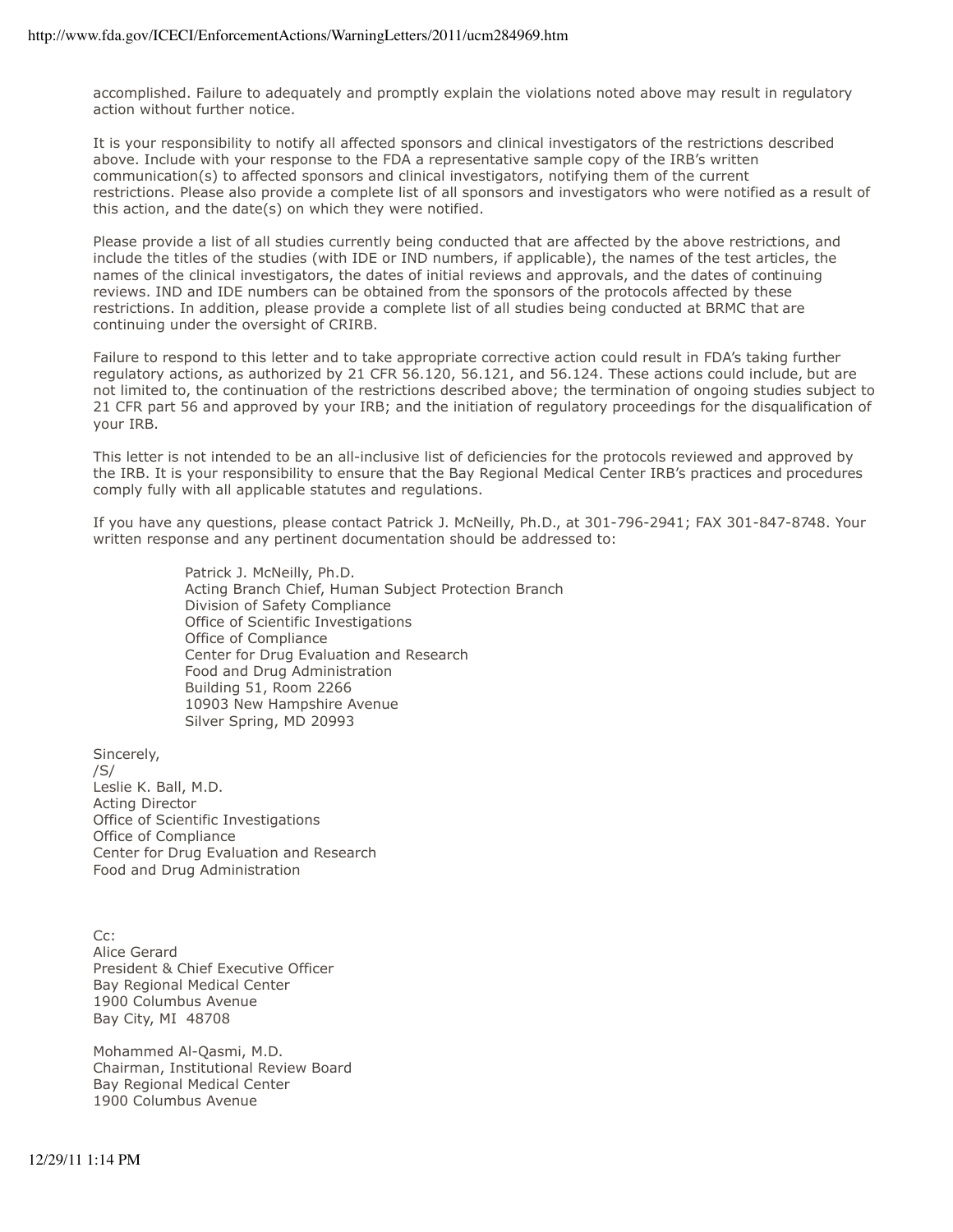Bay City, MI 48708

Jay L. Summer, M.D. Vice President of Medical Affairs Bay Regional Medical Center 1900 Columbus Avenue Bay City, MI 48708

Ashir Kumar, M.D. Chairman, Community Research Institutional Review Board Michigan State University 205 Olds Hall East Lansing, Michigan 48824

J. Ian Gray, Ph.D. Vice President for Research & Graduate Studies Michigan State University 232 Administration Building East Lansing, Michigan 48824

 $\frac{[1] \square}{[1] \square}$  A link to the Federal Register notice is located at:<http://www.fda.gov/ScienceResearch/SpecialTopics> /RunningClinicalTrials/GuidancesInformationSheetsandNotices/ucm118099.htm

- Accessibility
- Contact FDA
- Careers
- FDA Basics
- FOIA
- No Fear Act
- Site Map
- Transparency
- Website Policies

U.S. Food and Drug Administration 10903 New Hampshire Avenue Silver Spring, MD 20993 Ph. 1-888-INFO-FDA (1-888-463-6332)





- 
- −f  $\blacksquare$
- ă.
- $\overline{\phantom{a}}$
- For Government
- For Press

U.S Department of Health & Human Services